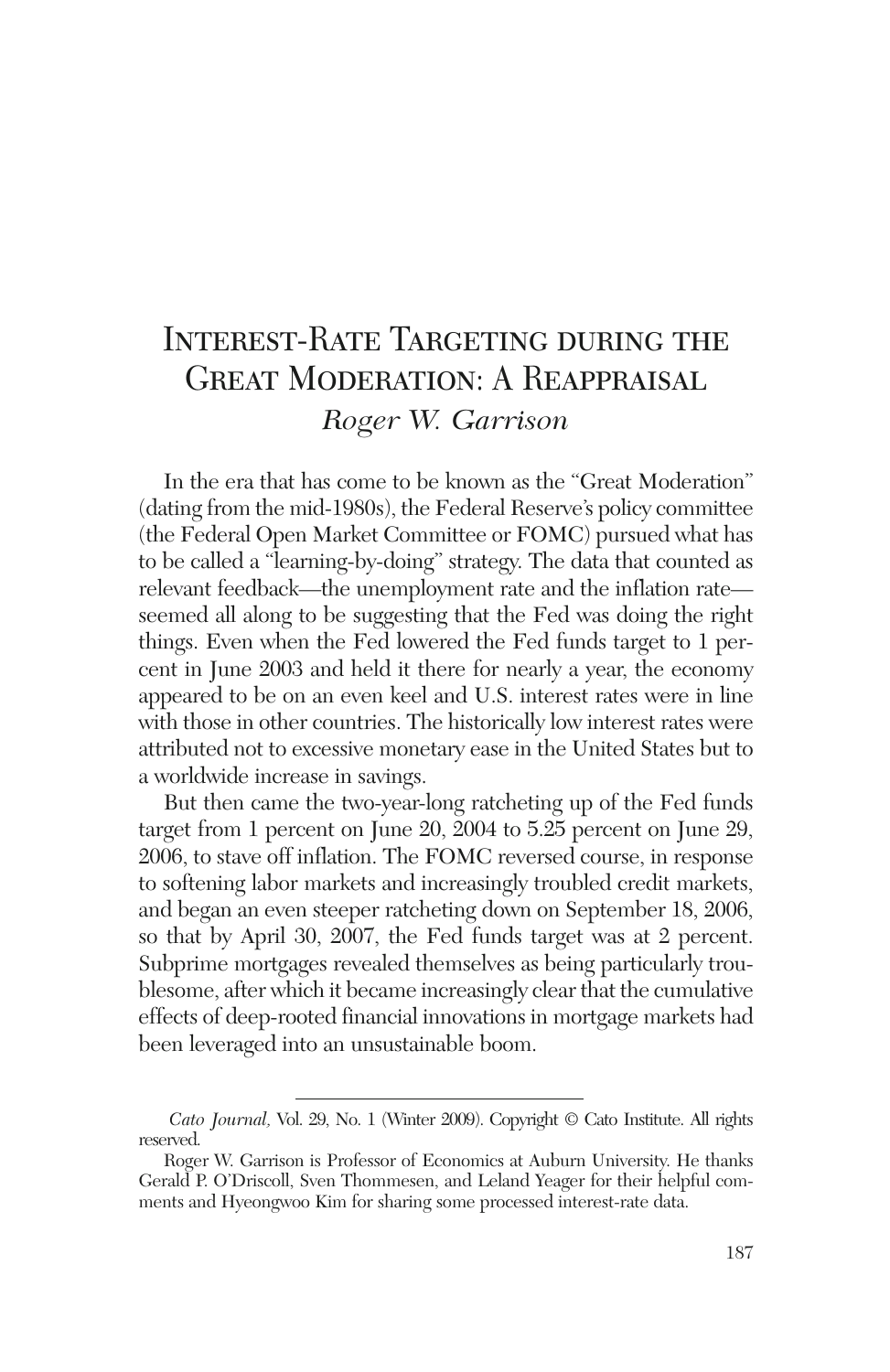The bust involved problems of illiquidity and insolvency for the whole financial sector. The full-blown financial crisis that is still unfolding provides ample evidence that the underlying weakness in credit markets had been developing for a number of years and that the learning part of the learning-by-doing policy formulation had been seriously degraded—most dramatically by the financial innovations in the business of mortgage lending and mortgage holding.

The initial response by Washington was not surprising. The goal was to cobble together some bold sequence of stopgap measures to keep the crisis—whatever its ultimate causes—from feeding on itself. We should have serious doubts, however, that Congress, whose legislative acts have made the financial sector (and particularly the secondary mortgage markets) so crisis-prone, is somehow able to deal effectively with the crisis's self-aggravating potential. There are also doubts that even the self-aggravating aspects of the crisis can be effectively countered by legislators who have no understanding—or, worse, a profound misunderstanding—of the nature of the problem. Claims that jumbosized bailouts will deal with the debilitating uncertainties in the financial sector ring hollow in view of the open-ended uncertainties about just how the bailouts will be financed and just how they will be administered. Claims that just "doing something" may counter the fear factor and cure the economy's financial-sector woes (as if "we have nothing to fear but fear itself") are to be dismissed out of hand. In fact, the uncertainties about the timing, size, and particulars of the government's next "do-something" measure can only intensify the real fears that are immobilizing credit markets.

A meaningful response to our financial crisis will require a full understanding of the nature of the crisis and a willingness to follow through with institutional reforms. An essential part of those reforms should be based on a complete rethinking of the Federal Reserve's learning-by-doing strategy. The key issues here are (1) the Fed's ability—or inability—to pick the right interest rate target and (2) the appropriateness of relying on the unemployment rate and the inflation rate as the dominant indicators of the macroeconomic health of the economy.

The unemployment rate did not break out of the conventionally accepted 5–6 percent full employment band until August 2008 and the (year-over-year) inflation rate has stayed in the low-to-mid single digits. In ordinary times—or, at least, in times past—an unemploy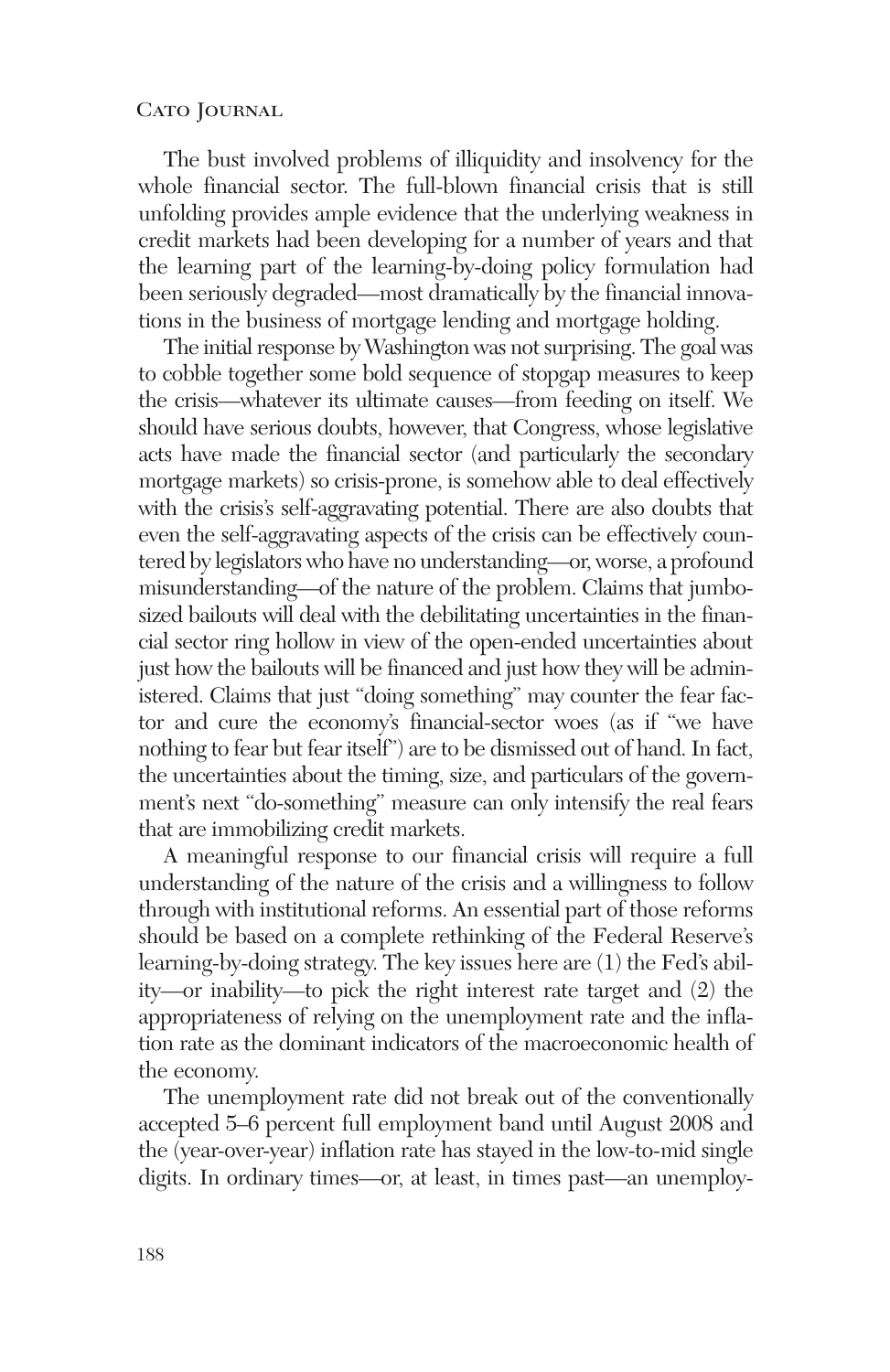ment and inflation scorecard like the one that characterized the Great Moderation could be displayed by the Federal Reserve with great pride. So dominant was this two-dimensional metric that one prominent economist (Phil Gramm) could look at the numbers in July 2008 and conclude, "We have become a nation of whiners." Whatever economic concerns had somehow provoked the whining, the economy seemed to him to be fundamentally sound.

### A Brief Flashback to an Earlier Crisis

A rethinking of Federal Reserve policy during the Great Moderation can benefit from some reflection on earlier times. Many macroeconomists of my generation cut their teeth on the question of "rules versus discretion" as applied to monetary policy. In the 1970s, the central bank seemed to have a genuine choice between (1) adopting a money-growth rule, as suggested by Milton Friedman's monetarism, and (2) exercising discretion over interest rates, as prescribed by textbook Keynesianism. It could do one or the other but, of course, not both. The Fed had a firm grip on the supply of bank reserves, and almost as firm a grip on M1, the narrowest and most crisply defined monetary aggregate. In tranquil times, it could adjust reserves to get a desired change in the money supply or a desired change in short-term interest rates.

But tranquil times didn't last. The monetary crisis of the late 1970s was a game-changer. Under the guidance of Fed chairman G. William Miller, the discretionary changes in credit conditions had culminated in a steep uphill race between inflation and nominal interest rates, ending ultimately with negative real rates and a regime change in October 1979. During the early years of the Volcker Fed, interest-rate targeting was out and money-supply targeting was in. As was expected, both nominal and real interest rates rose to unprecedented heights during the monetary tightening. They eventually came back down but not before bringing market forces and interest-rate regulations into serious conflict. Market-clearing rates of interest were dramatically higher than banks were allowed to offer to depositors. The legislative response to this stalemate between markets and regulators was the Depository Institutions Deregulation and Monetary Control Act of 1980. DIDMCA phased out the Federal Reserve's Regulation Q, which, dating from the 1930s, had set interest-rate ceilings (zero percent for checking accounts) on bank deposits.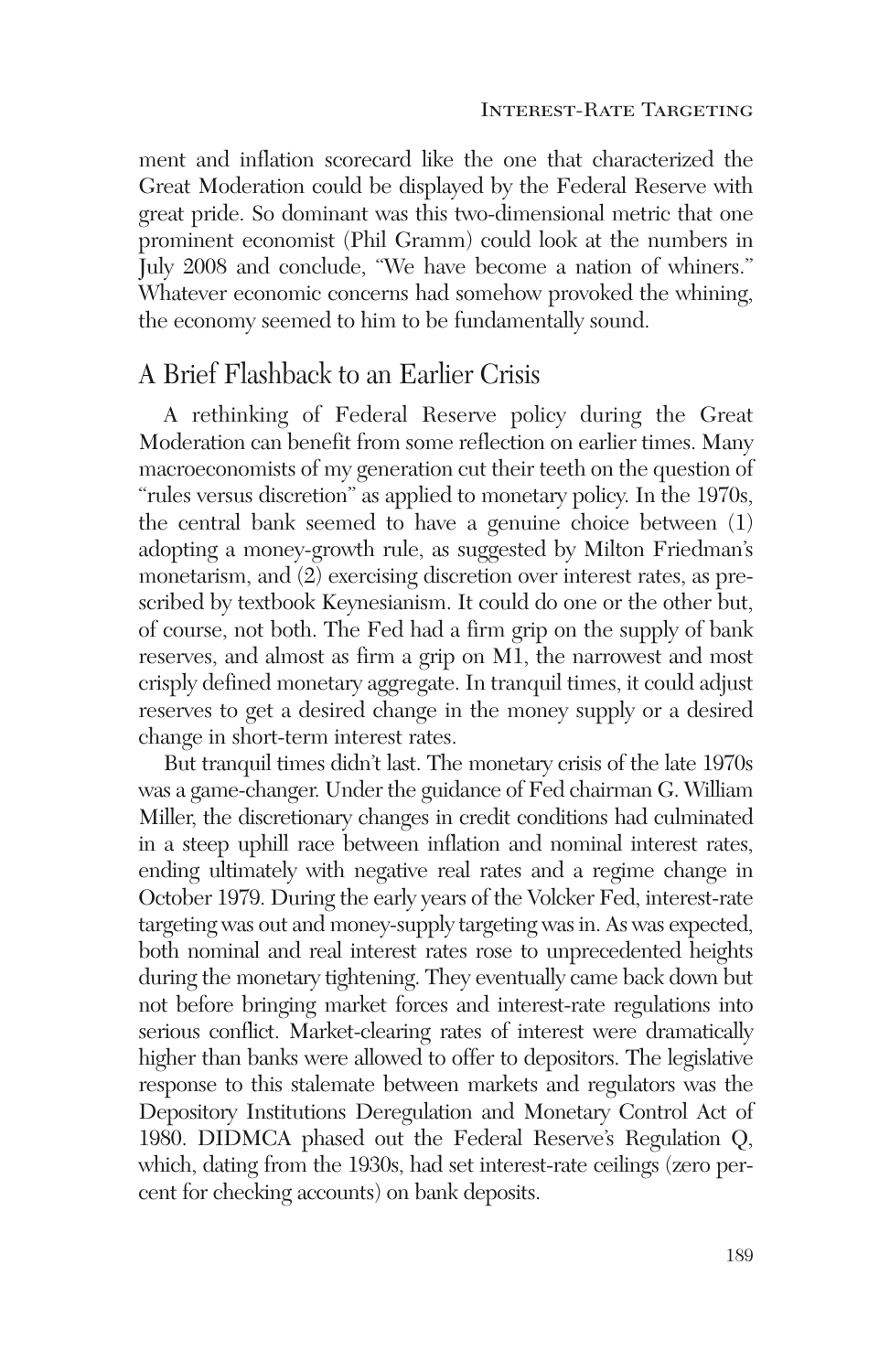In retrospect, we see that the money-growth excesses during the Miller years led to legislative changes that effectively precluded the adoption of a viable money-growth rule. I have elsewhere (Garrison 2001) used the phrase "the irony of monetarism" to characterize the circumstances that gave meaning to (and hope for) Friedman's monetary rule. The economy performs at its laissez-faire best if the money supply is made to grow at a rate that matches the economy's long-run real growth rate. But this monetary rule cannot be implemented without one critical deviation from laissez faire (hence the irony). Essential to an operational monetary rule was the Fed's Regulation Q, which ruled out the paying of interest on checking accounts as well as the writing of checks on savings accounts. Only with this artificially sharp distinction between no-yield money and no-check savings could the Federal Reserve define and control the money supply.

Deregulation had blurred the critical checking-savings boundary. With an indistinct money-supply target and with chronic misses on the high side, the Volcker Fed soon abandoned hopes for a Friedmanesque money-growth rule; it reverted to interest-rate targeting in the early 1980s. Significantly, interest-rate targeting was not a matter of choice at that point; Volcker's monetarist thinking had not been abandoned in favor of Keynesian thinking. But short of some major institutional reform, such as a decentralization of the money supply process (and, hence, a "market rule" instead of an interestrate or money-growth rule), there simply was no alternative to interest-rate targeting. And almost unavoidably, monetarist thinking combined with interest-rate targeting gave rise to what I am calling a learning-by-doing approach to monetary policymaking.

By the time Alan Greenspan replaced Paul Volcker, the prospects for a viable money-growth rule had receded even further. An increasingly globalized economy meant increasing difficulty in determining just how much of the U.S. money supply was actually in the United States. The money-growth rule owes its significance to the equation of exchange, MV=PQ, where the quantity of money (M), the overall price level (P), and the economy's real output (Q) all must pertain to the self-same economy. The fact that a large-but-unknown portion of the money supply, much of it currency, is abroad robs the equation of its usefulness as a ready guide for policy formulation. The substantial increase in variability of the calculated velocity of money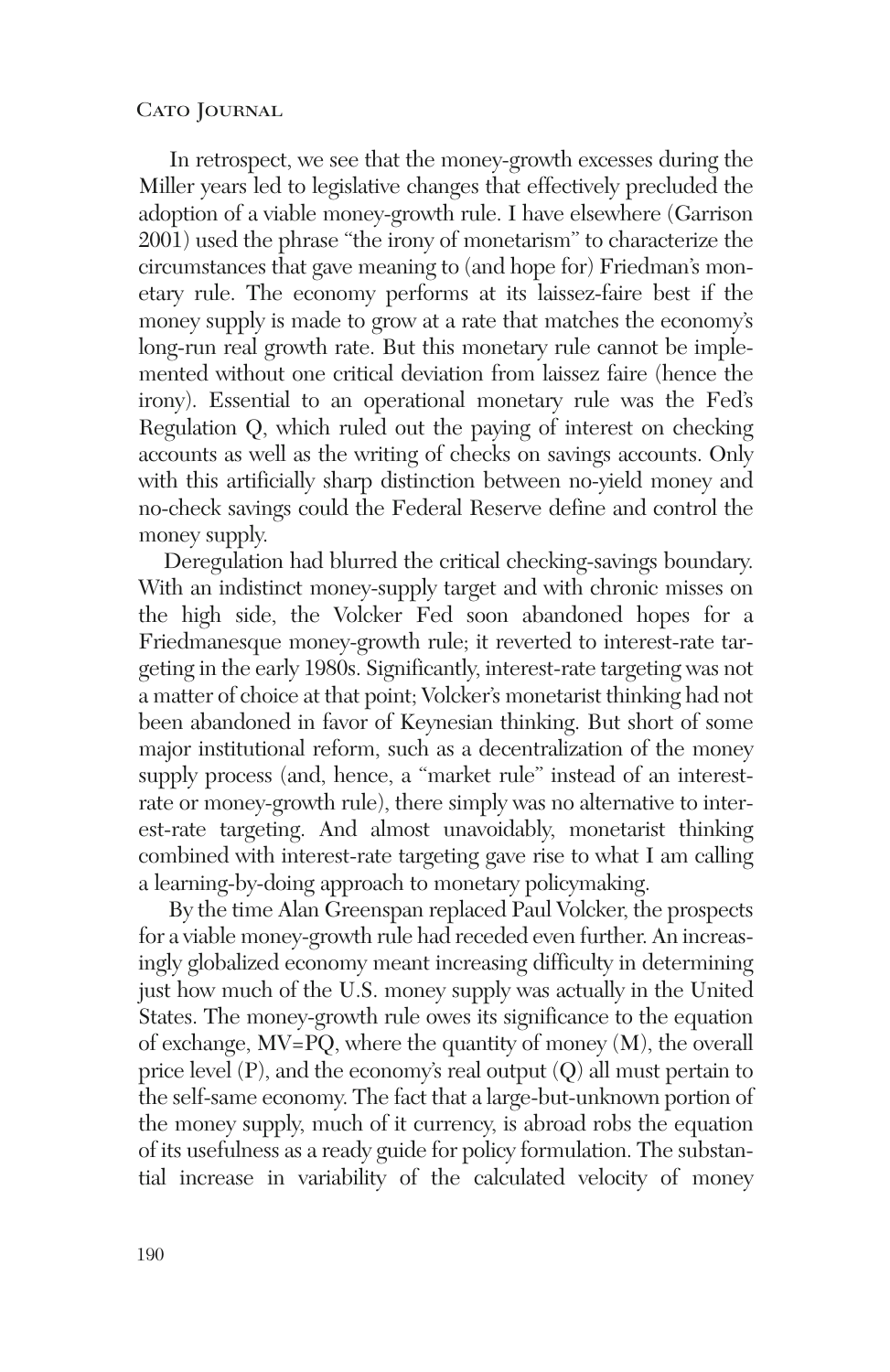(DeLong 2000) suggests substantial variation in the degree of incommensurability of M and PQ, rather than increased variation in the actual frequency with which the U.S. dollar circulates through the U.S. economy. Arguably, the equation of exchange during the Great Moderation was more useful as a means of calculating, on the basis of an *assumed* stability of in-country velocity, the portion of the money supply that has left the country.

The difficulties of an indistinct definition of money along with the just-mentioned incommensurability problem has shifted focus from M1 to M2 or to even more inclusive Ms (so as to minimize the effect of the changing currency component), but there seems to be no monetary magnitude that allows the Federal Reserve's policy formulation to be guided in any meaningful way by money-supply considerations. When criticized by Richard Darman (budget director for Bush 41) for not following a monetary rule, Greenspan simply replied that his critic had some sadly out-of-date notions (Woodward 2000).

This retrospective is intended to suggest a certain parallel between the Miller-Volcker episode and the current (Greenspan-Bernanke) period. Just as the blurring of the money-supply definition virtually destroyed the viability a money-supply rule, the federal government's housing policy and attendant financial innovations during the Great Moderation have virtually destroyed the viability of interest-rate targeting.

# The Era of Learning by Doing

Operationally speaking, there can be no interest-rate rule that stands with equal footing as an alternative to a (pre-DIDMCA) money-supply rule. Centralizing the business of money creation in an otherwise decentralized economy takes the money supply—or, at least, the monetary base—outside the nexus of the marketplace. Markets, then, must adjust themselves (no doubt with some adjustments involving much pain and suffering) to the centrally controlled money supply. By contrast, there is no way to effectively centralize the intertemporal aspect of an otherwise decentralized economy. Interest-rate determination remains in the province of the marketplace and, inflation premia aside, will tend toward the "natural" rate of interest, so named by Knut Wicksell ([1898] 1962). It is true, of course, that deviations from the natural rate can be induced by monetary policy, but such deviations are accompanied by a constellation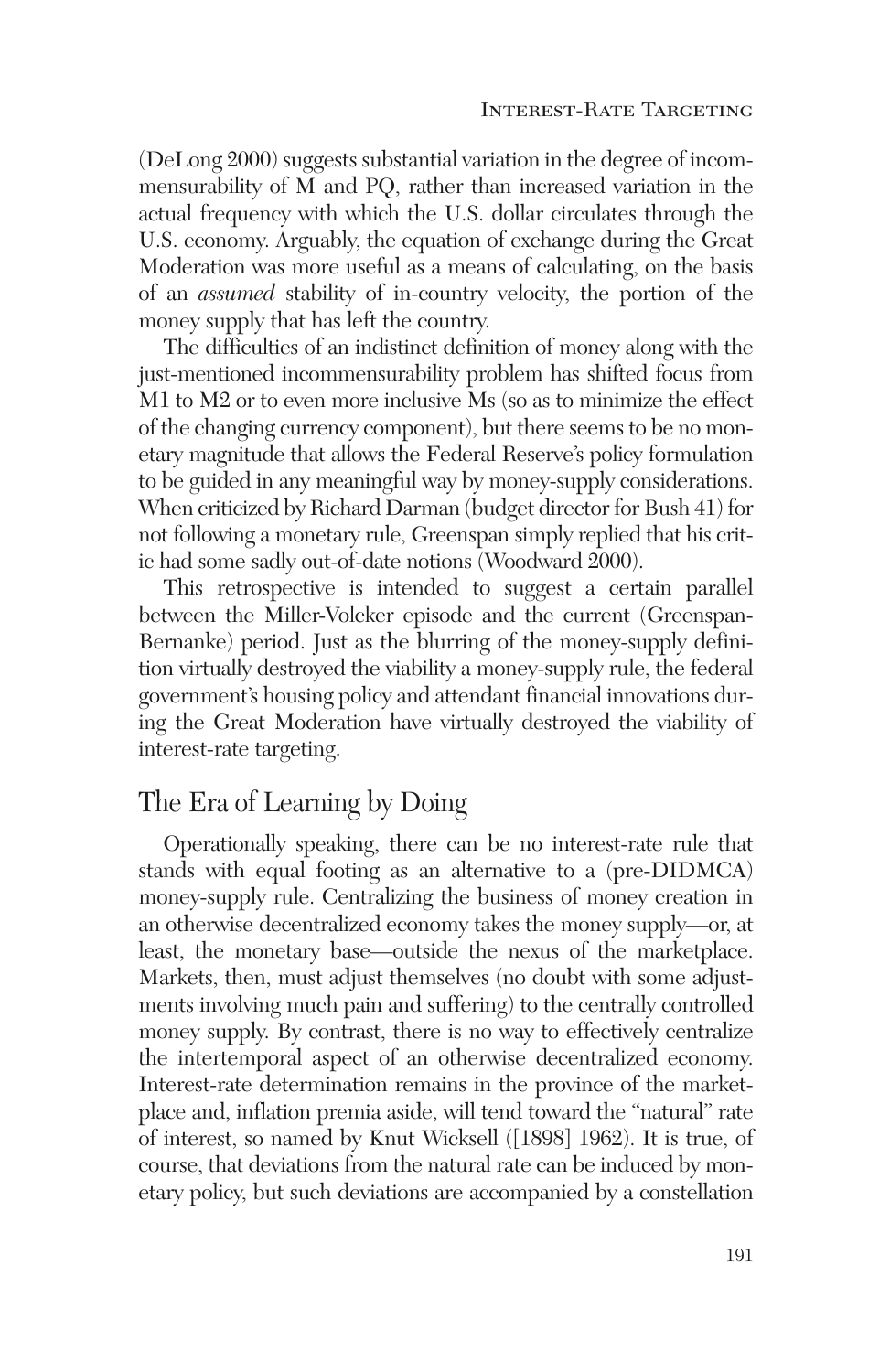of market forces whose eventual consequence is to restore the natural rate.

The so-called Taylor Rule is an interest-rate rule in name only. The equation on which this rule is based was introduced by John Taylor (1993) as a data-based description of Federal Reserve policy. Tracking changes in the macroeconomy and the Federal Reserve's reaction to them, Taylor was able to demonstrate that the Fed's reactions were almost wholly determined by two very broad measures of macroeconomic maladies—namely, the shortfall, measured as a percentage, of the economy's actual output from full-employment output and the inflation rate over and above some mild inflationary trend of, say, 2 percent. We can symbolize the two maladies here as  $GAP<sub>o</sub>$  and  $GAP<sub>p</sub>$  —the first gap reflecting the idleness of labor and other resources, the second gap being simply the actual inflation rate (P) minus the 2 percent target inflation rate. We can then write the equation for the Fed funds target:

#### (1) FED FUNDS TARGET =  $P + 0.5(GAP<sub>o</sub>) + 0.5(GAP<sub>p</sub>) + 2$ .

The final term in this equation recognizes—and locks in—an underlying real Fed funds target rate of 2 percent. (This rate is presumed to reflect the underlying natural rate of interest.) The first term is the inflation premium, which is simply the current inflation rate. Hence, for an economy that is currently gap-free—meaning full employment and 2 percent inflation—the Taylor-based nominal Fed funds target is  $2 + 0 + 0 + 2 = 4$  percent.

Starting with this no-gaps baseline of 4 percent, the actual Fed funds target can be adjusted in the light of positive or negative gap terms. Straightforwardly, if only one of the gaps is non-zero, the Taylor Rule policy would be qualitatively consistent with principleslevel Keynesianism: raise the rate to counter inflation; lower the rate to counter unemployment. If both gaps are non-zero, then it is the algebraic sum of the gap terms that drives (or, at least, describes) policymaking. On the basis of the relative sizes of the gaps together with the relative weights given to the two macromaladies (0.5 and 0.5 in the original Taylor equation), the Fed may move toward monetary ease or monetary tightening.

Significantly, Taylor introduced his equation not as a prescription for setting Fed policy but rather as a description of the Fed's past policy moves. Of course, if we can assume—from the vantage point of 1993—that the Fed would likely keep doing what it had been doing,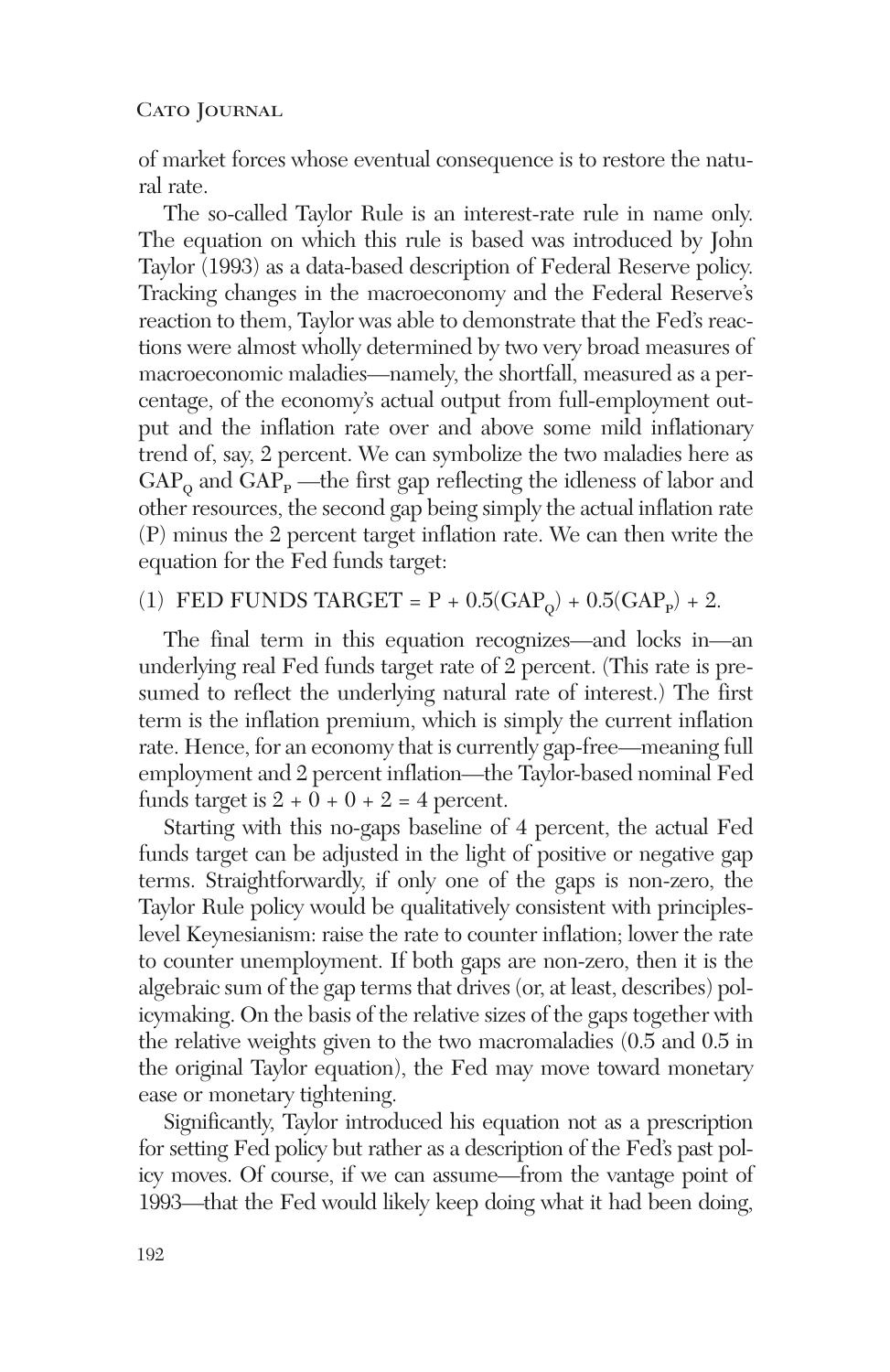then the equation yields a prediction about future Fed policy. But how can the description and contingent prediction be transformed into a prescription? The transformation Taylor (1993: 208–9) suggested is revealing: "If the [Taylor Rule] comes so close to describing actual Federal Reserve behavior in recent years and if FOMC members believe that such performance was good and should be replicated in the future even under a different set of circumstances, then [such a] policy rule could become a guide for future discussions."

In short, the Taylor Rule becomes the baseline for a learning-bydoing strategy. With enough confidence on the part of the Federal Reserve that its past decisions qualify collectively as a "good performance," the Taylor Rule becomes a ready formula for it to keep doing what it has been doing.

We should recognize that the Federal Reserve has never explicitly endorsed the Taylor Rule. At most, we can say that, to a large extent, the Greenspan Fed behaved up through 1993 and for much of the next decade *as if* it were following the Taylor Rule. (Figure 1 tracks the end-of-quarter Fed funds rate together with a Taylor Rule band whose upper bound allows for no inflation and whose lower

## figure 1 ACTUAL FEDERAL FUNDS RATE RELATIVE TO THE TAYLOR Rule Band Allowing for 0–4 Percent Inflation



Source: St. Louis Federal Reserve Bank, *Monetary Trends*.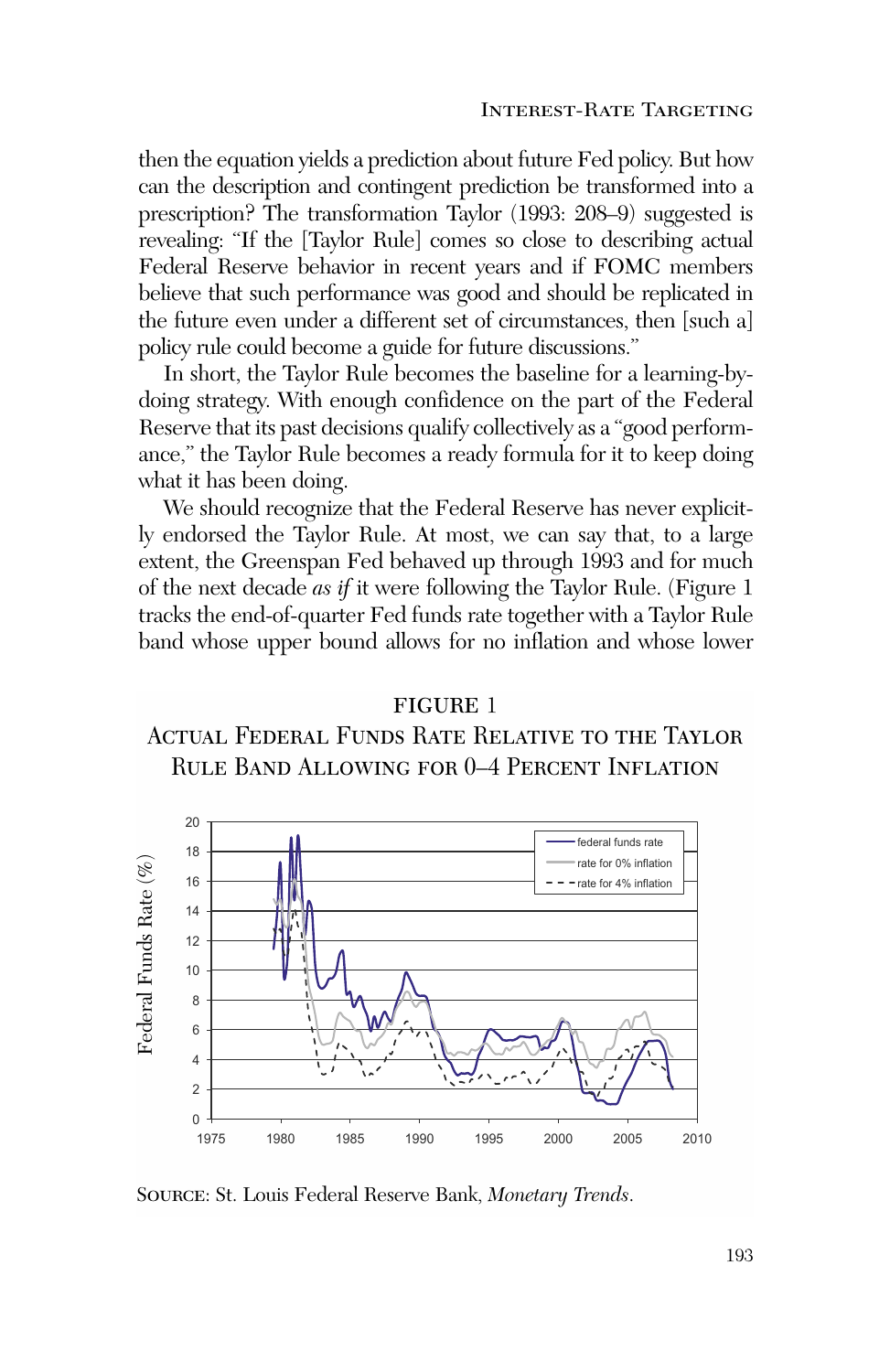bound allows for a 4 percent inflation.) Though the FOMC may well have been engaged in some free-form weighing of labor-market conditions and inflationary pressures, it must have found some comfort in its conformity, by and large, with the Taylor Rule.

The greater issue is the appropriateness of a learning-by-doing strategy in controlling the intertemporal aspect of a market economy. From the vantage point of late 2008, the longer-run aspects of the economy's intertemporal dimension can be put in play in judging the merits of this or any other interest-rate rule. It may well have been that the Federal Reserve judged its performance as "good" in the pre-1993 period and hence set about to keep doing what it had been doing. But in a longerrun reckoning, the phrase "learning by doing" conceals a critical flaw in the strategy. A better term to describe the Federal Reserve's evaluation of its own policymaking would be "so far, so good" or even "whistling in the dark." The problem is that the "doing" occurs about once every six or seven weeks (when the FOMC decides anew about the Fed funds rate target), but the true learning happens maybe once each decade, when the cumulative effects of a centrally controlled interest rate disrupts the economy's market mechanisms on an economywide basis.

### The Natural Rate of Interest and Risk Premia

As we have seen, the Taylor Rule or any other such interest-rate rule adopted by the monetary authority must allow for an underlying natural rate of interest. The natural rate, however, is a market-determined rate. In a decentralized market setting, it simply emerges as borrowers and lenders interact. Centralizing this aspect of the market economy puts the natural rate into eclipse (see Garrison 2006). As a Big Player sitting atop the credit-market pyramid, the Federal Reserve loses sight of the natural rate in the same way that a nationalized steel industry loses sight of the (natural) market prices that would otherwise guide the production of steel.

If the natural rate really is 2 percent and is (somehow) not subject to change, then the Taylor Rule, as set out above, takes adequate account of it. But, of course, the natural rate can change and, hence, can cause the Federal Reserve to choose the wrong Fed funds target. Accordingly, whether the Fed's aim is too low, too high, or just right is subject to various interpretations of the data in the light of a possibly changed natural rate.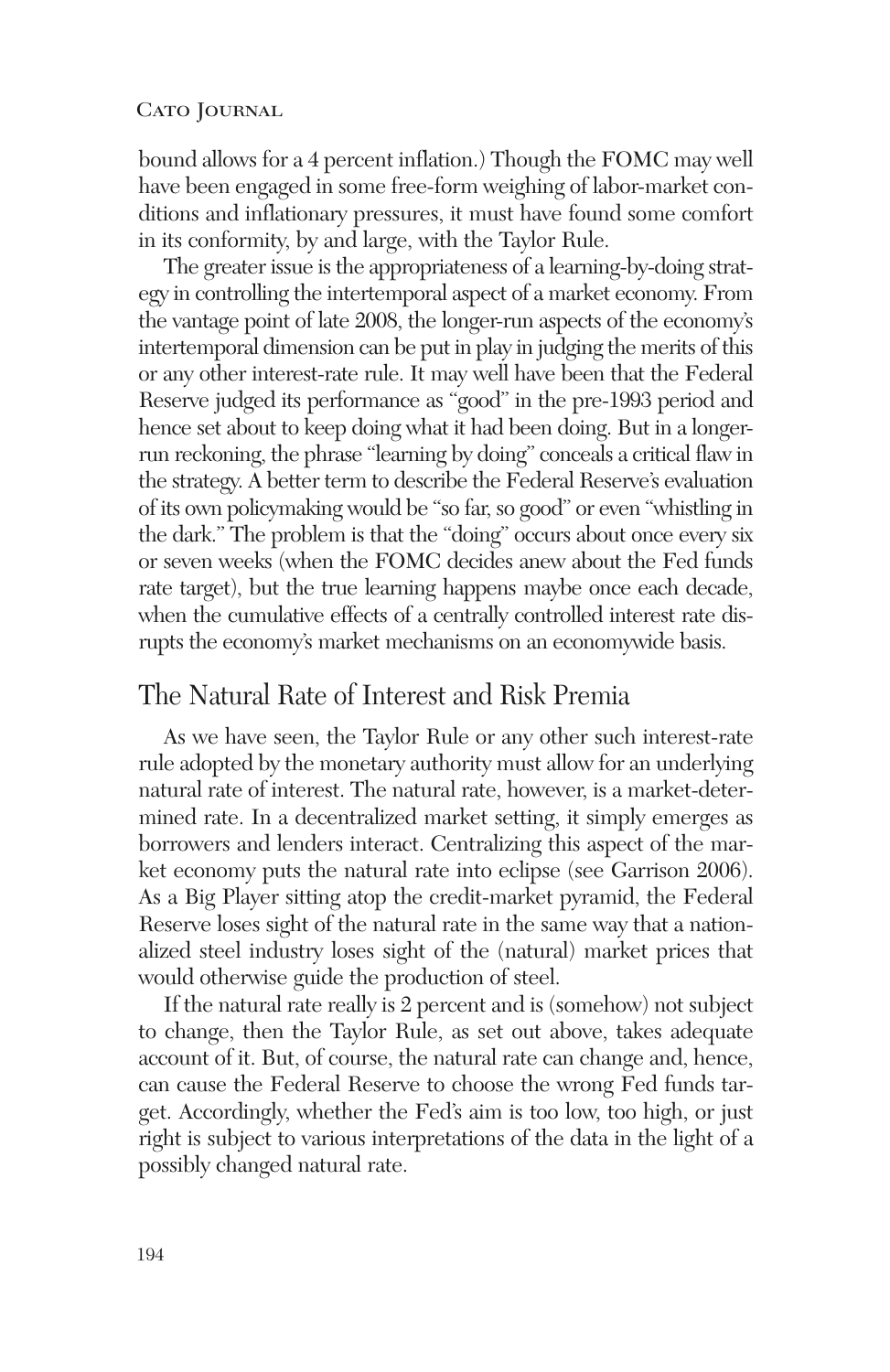As interpreted by Greenspan himself, the low rates of interest and hence the low Fed funds rate—in 2003 and 2004 were attributable to a worldwide increase in saving (Greenspan 2008: 510). Income earners in developing parts of the world were enjoying rising incomes and had relatively high saving propensities. The flood of new saving put downward pressure on the (natural) rate of interest. Arguably, then, the clear departure of the Fed funds rate from the Taylor-rule during those years might plausibly be accounted for in terms of an adjustment by the Greenspan Fed for an exceedingly low natural rate. With this interpretation, Greenspan was simply following the market rates down. But this understanding would suggest that the altered market conditions (plentiful savings and a corresponding low natural rate) would prevail for some time. We would have expected those low rates and the corresponding rate of economic growth to be more-or-less sustainable. The subsequent increases in market rates suggest that they were not sustainable and cause us to look elsewhere for our understanding. As it turns out, an alternative interpretation is implicit in Greenspan's own discussion of the crisis.

The increase in world saving caused interest rates to fall. Investors, unsatisfied with low-yielding assets became increasingly tolerant of substantial risks in order to increase the yield on their investment dollars. To Greenspan (2008: 507), it was obvious the risks being borne, especially the risks associated with mortgagedbacked securities, were systematically underpriced. This view is integral to Greenspan's storyline. What, then, would be the consequences of at least some investors becoming concerned about the generally underpriced risks? Surely there would be a counter-movement, an increased willingness to hold less-risky securities—despite the fact that such a counter-movement would depress even further the yield on low-risk securities. As long as high-risk securities still reflect a general underpricing of risk, the Federal Reserve would be ill-equipped to make a timely distinction between the downward movement in Treasury bill rates due to revised risk perceptions on the part of some investors from a downward movement attributable to increased world saving. In other words, it would have been difficult for the Federal Reserve to know whether it was following the natural rate down or feeding a boom.

The difficulty is at least implicitly acknowledged by Greenspan himself. As he has repeatedly claimed, you don't know that you're in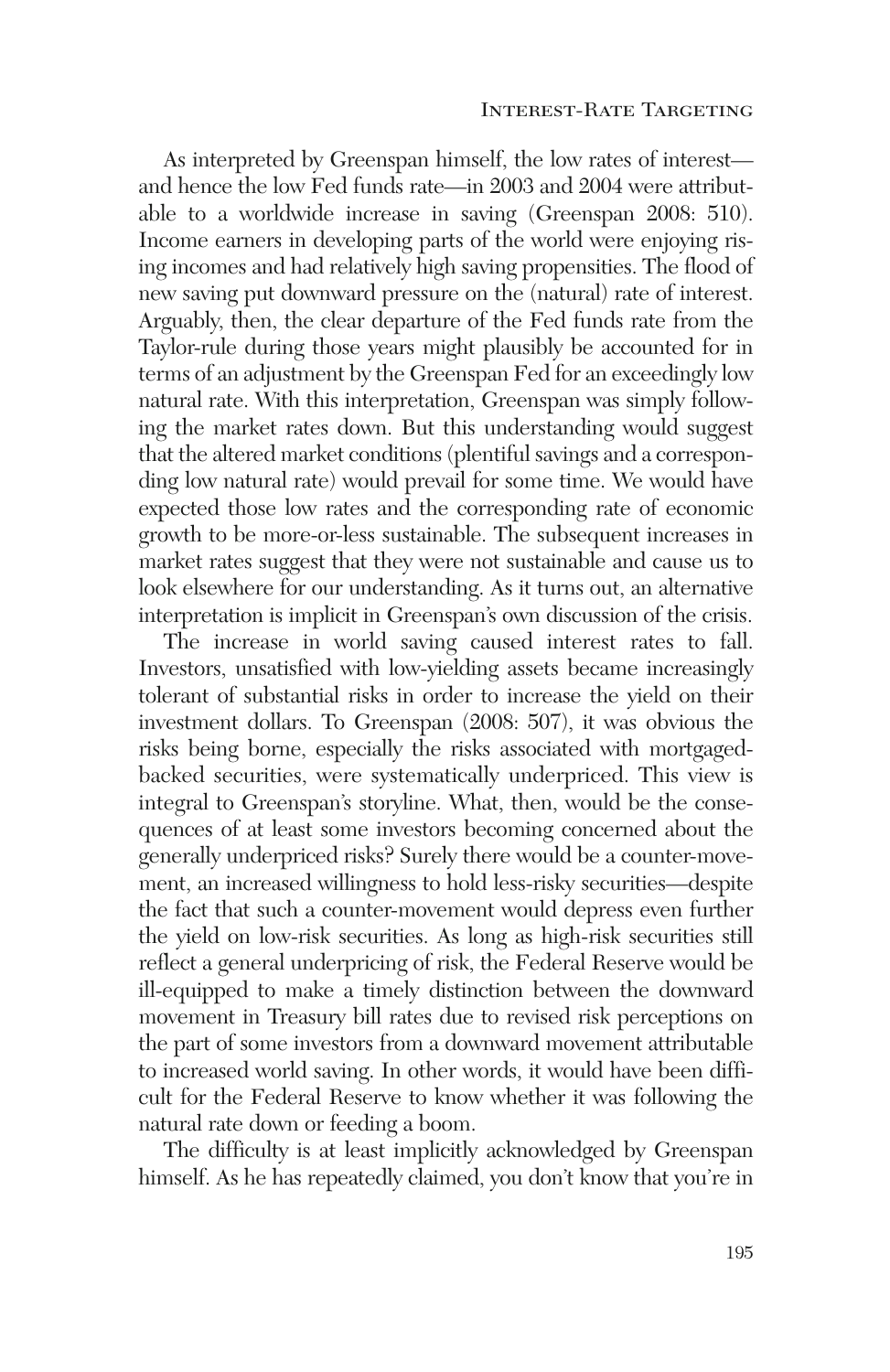a bubble until the bubble bursts. Yet, throughout the ascent of real estate values, claims made to this effect were interspersed with the contrary claim that he had tried (through a very modest monetary tightening) but failed to deflate the housing bubble (Fleckenstein 2008). Further, Greenspan (2008: 523) now suggests that the Fed was reluctant to end the boom (presumably with a bolder monetary tightening) because of the likely severe consequences for the financial system and for the macroeconomy generally. These circumstances created in the late stages of the housing bubble are memorably described by F. A. Hayek. The Fed's strategy of "learning-by-doing," "so-far-so-good," and "whistling in the dark" (my phrases) eventually ends with the Fed holding a "tiger by the tail" (Hayek 1972).

Greenspan's assortment of views (you don't know if you're in a bubble; you can't deflate the bubble; you shouldn't deflate the bubble) serve collectively as strong evidence of an internally conflicted Federal Reserve chairman. And they are also a direct reflection of an unnatural rate of interest and an internally conflicted economy.

It is the old Austrian story of boom and bust. For several years the low interest rates, including a year-long period with the Fed funds rate at 1 percent, were at odds with the underlying natural rate of interest. Interest-sensitive markets, and particularly the mortgage and housing markets, were driven by the extra-market stimulation. The economy generally was set off on an unsustainable growth path. Market mechanisms that could have corrected the growth path to better conform with economic realities were held in check by a central bank that was pursuing its learning-by-doing strategy and maintaining low interest rates that were in accord with obvious political realities. The learning process was guided primarily by the economy's overall performance as measured by such summary data as the inflation rate, the unemployment rate, and total output. But it was the market itself that issued the final grade on the quality of the learning during the Great Moderation—by its dramatic demonstration of the unsustainability of the Fed-led boom.

## Legislation Set the Stage

The focus on the Federal Reserve as a basis for declaring the boom unsustainable and hence the crisis inevitable is not to downplay the significance of housing-related legislation in our understand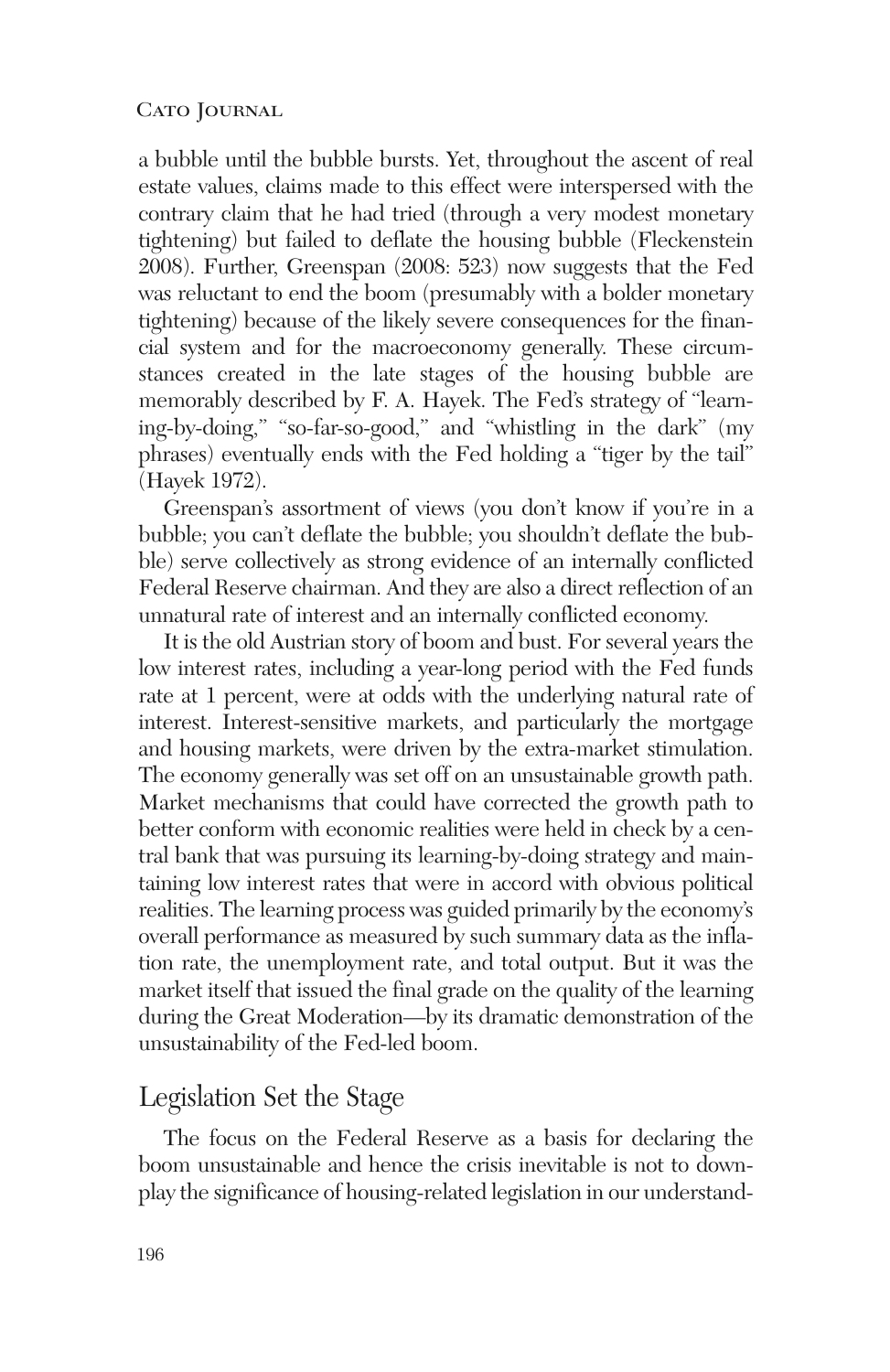ing the particulars of this cyclical episode. It was the legislation that set the stage on which the dynamics of the boom and bust episode played themselves out. Key features of the institutional and legislative environment were the government-sponsored enterprises Fannie Mae and Freddie Mac (created in 1938 and 1970) and the Community Reinvestment Act of 1977 (enacted during the Carter administration) as amended in 1995 (during the Clinton administration). Increasingly lax policies of the Federal Housing Administration (created in 1934) figure in as well.

Many business cycle theorists and historians have noted that each cyclical episode differs from all the earlier ones while there seem to be unmistakable similarities. The perspective provided here suggests that it is the central bank that is central to our general understanding of business cycles and that the particulars of any given episode are reflections of the times. But even with changing particulars, there is a general pattern. Policy-induced booms tend to ride piggyback on whatever economic developments are underway. In the 1920s, it was innovations—the mass production of automobiles; the development of chemicals, including cosmetics; rural electrification and hence the mass marketing of home appliances and the introduction of processed foods. In the 1990s, it was the many facets of the digital revolution. In this most recent episode, it was the overriding of the creditworthiness criteria for mortgage lending and the securitization of government-guaranteed mortgages. In each of the different episodes, the easy-money policies of the Federal Reserve leveraged—overleveraged—these developments, which otherwise would have been kept in bounds by market forces.

### Lessons Learned

Legislative interventions that nullify market mechanisms for the sake of achieving social goals have perverse consequences. This is a lesson can be learned many times over whether well-meaning or illmeaning interventions are in play. The current crisis in the markets for housing and for mortgages is an especially dramatic illustration of such perversities. The solution to this circumscribed aspect of the economywide crisis is as easy to set out as it would be difficult to implement, given the state of public opinion and the scope for political opportunism. First, government-backed guarantees for mortgage loans or for any other loans should be a thing of the past. They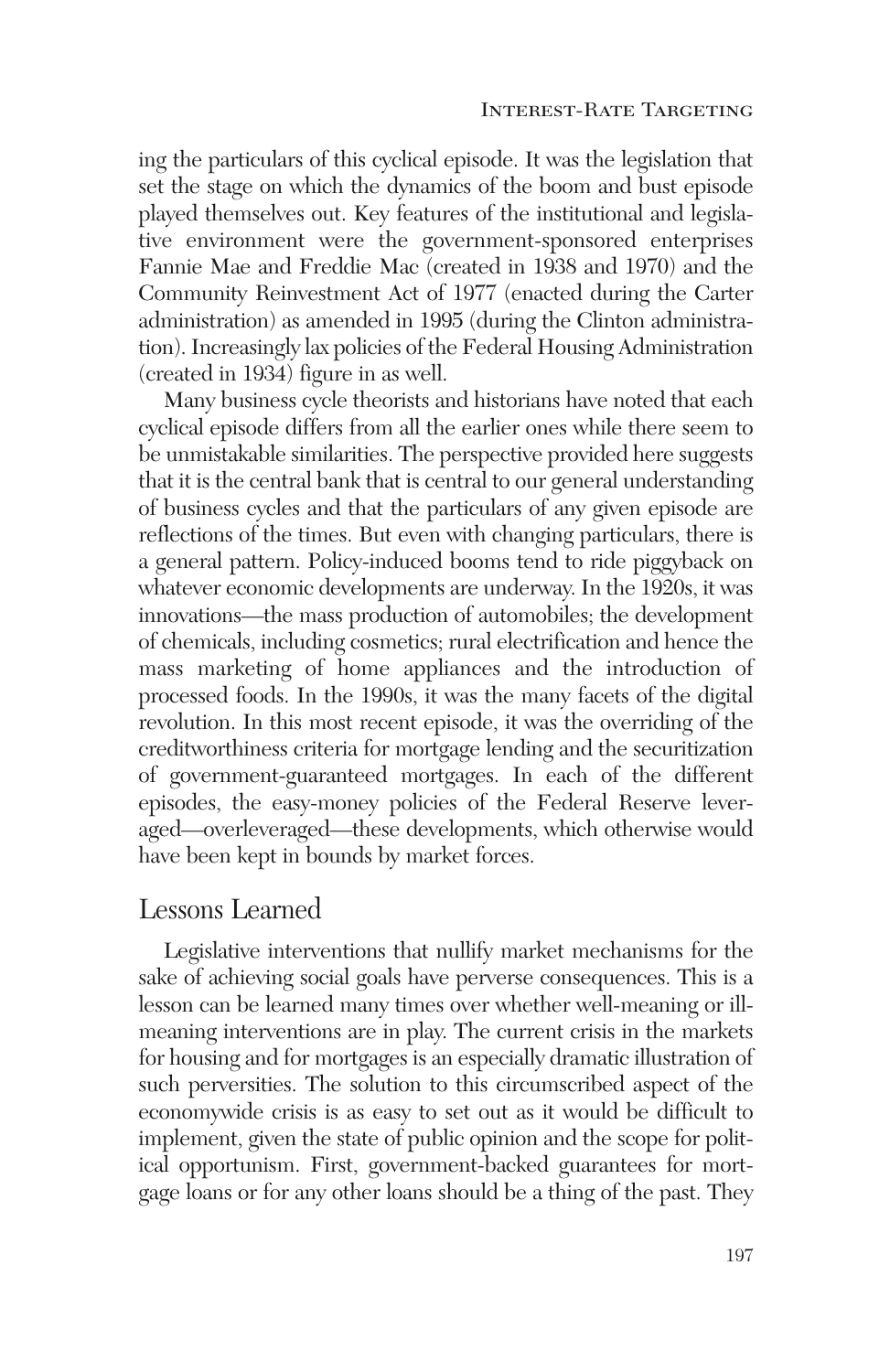stunt the market's ability to constrain the risk-taking behavior of both borrowers and lenders. Fannie Mae and Freddie Mac should be permanently eliminated from the scene. Second, regulatory practices that override considerations of creditworthiness with other, supposedly more socially responsible criteria for making mortgage loans or any other loans should be no part of the housing industry's future. In the end, the impersonal forces of the marketplace have a much more credible claim to being socially responsible than do the political forces that produce the override.

Lessons as they relate to the central bank are more problematic. Given the very fact of heavily centralized credit markets, the Federal Reserve is precluded from knowing what interest rate would prevail in a decentralized market. The natural rate of interest is obscured by the Federal Reserve's apparatus for managing interest rates—all the more so when yields on securities only dimly reflect the underlying risks. In the future, post-crisis period, the FOMC will be ill-advised to resume some learning-by-doing strategy. Interest-rate targeting should be ruled out on the basis of the cumulative evidence—namely, the Federal Reserve's dramatically demonstrated inability to target a Fed funds rate that is consistent with sustainable growth.

As recounted in the retrospective, the Federal Reserve has long since lost the ability even to identify an appropriate money-supply target. Nominally, at least, the Fed has maintained control over bank reserves, but neither targeting some interest rate nor targeting some monetary aggregate provides timely and unambiguous feedback about the cumulative effects of these policy actions. Once the current recession—of whatever depth and length—is behind us, there can be no simple return to normalcy. Money-supply targeting is operationally nonviable, and interest-rate targeting will be seen (by the market and, it is hoped, by the Fed) as nonviable. It would be all too facile, of course, to recommend that the Fed target the natural rate of interest. That would be wholly analogous to recommending that an old Soviet-style central planner adopt market prices.

The broader lesson in all this is one that gives us a greater appreciation of the perils of centralization and the merits of decentralization. The old Mises-Hayek theory of the business cycle, which looks beyond the simple two-dimensional metric of inflation and unemployment, allows us to understand how risk-related distortions in mortgage markets were leveraged by the Federal Reserve into an economywide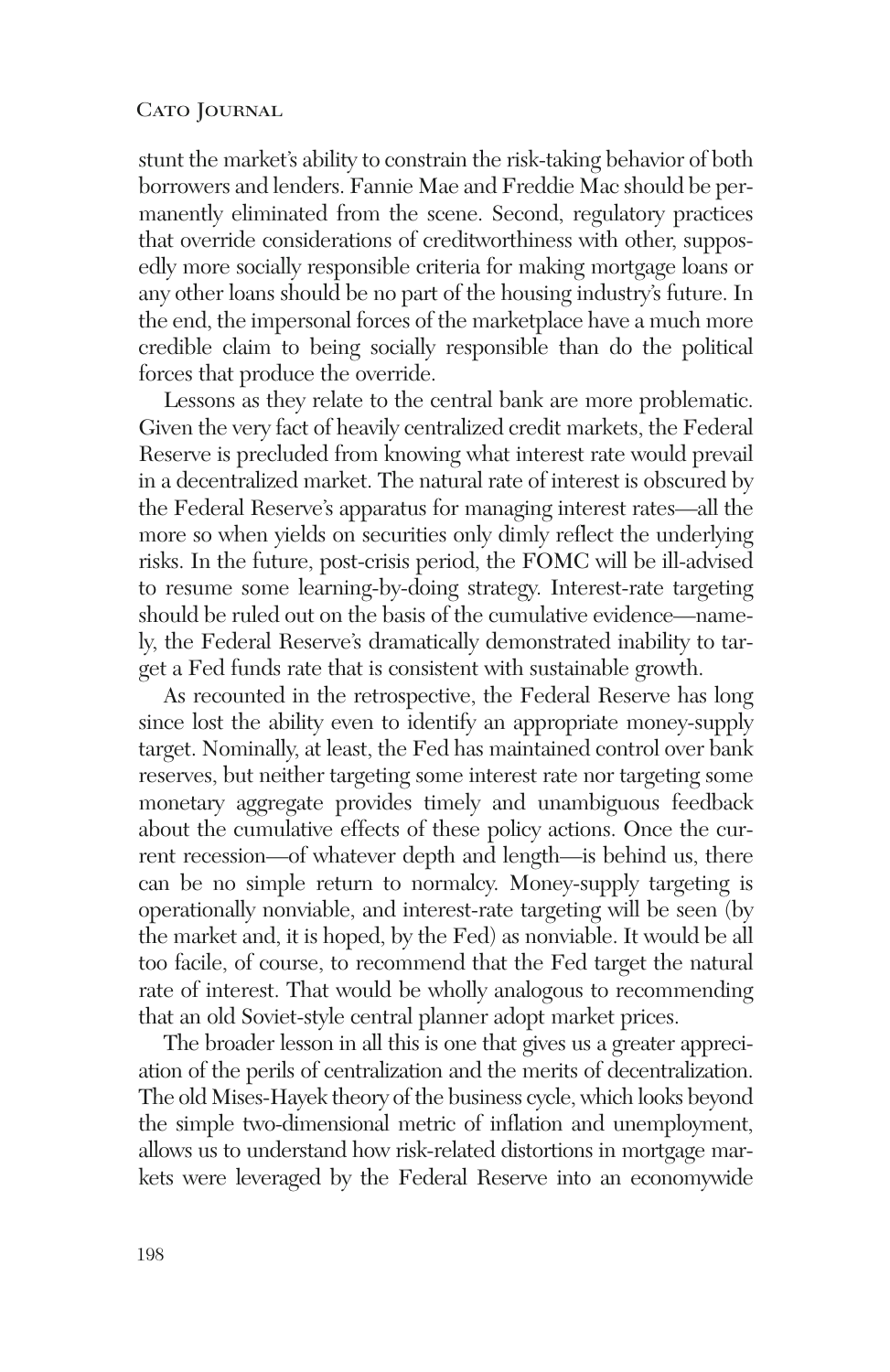unsustainable boom. Executive and legislative attempts to stabilize the economy after the bust have decreased rather than increased our confidence that the economy's problems can be fixed by centralized authority. Both theory and evidence would seem to suggest that economic stability lies in the direction of monetary decentralization.

The decentralization of money, as proposed by Hayek (1976) and explored by Selgin and White (1994), has an increasingly strong claim on our attention. Concerns with political feasibility should be separated from the more fundamental reconsideration of a marketbased money supply. In the light of our continuing experience with a bubble-prone central bank, we might well anticipate that a comparative-institutions analysis would favor a market solution to our money and credit problems. At the very least, a better understanding of the workings of a decentralized monetary system would help identify the perils and pitfalls of continued centralization.

### References

- DeLong, B. (2000) "The Triumph of Monetarism." *Journal of Economic Perspectives* 14 (1): 83–94.
- Fleckenstein, W. A. (2008) *Greenspan's Bubbles: The Age of Ignorance at the Federal Reserve*. New York: McGraw Hill.
- Friedman, M., and Heller, W. W. (1969) *Monetary vs. Fiscal Policy*. New York: W. W. Norton.
- Garrison, R. W. (2001) "Review of Bob Woodward's *Maestro: Greenspan's Fed and the American Boom*." Ludwig von Mises Institute Daily Article (12 December).

\_\_\_\_\_\_\_\_\_\_ (2006) "Natural and Neutral Rates of Interest in Theory and Policy Formulation." *Quarterly Journal of Austrian Economics* 9 (4): 57–68.

- Greenspan, A. (2008) *The Age of Turbulence: Adventures in a New World*. New York: Penguin Press.
- Hayek, F. A. (1972) T*iger by the Tail, The Keynesian Legacy of Inflation*. Compiled by S. R. Shenoy. London: Institute of Economic Affairs.
- \_\_\_\_\_\_\_\_\_\_ (1976) *Choice in Currency*. London: Institute of Economic Affairs.
- Selgin, G. A., and White, L. H. (1994) "How Would the Invisible Hand Handle Money?" *Journal of Economic Literature* 32 (4): 1718–49.